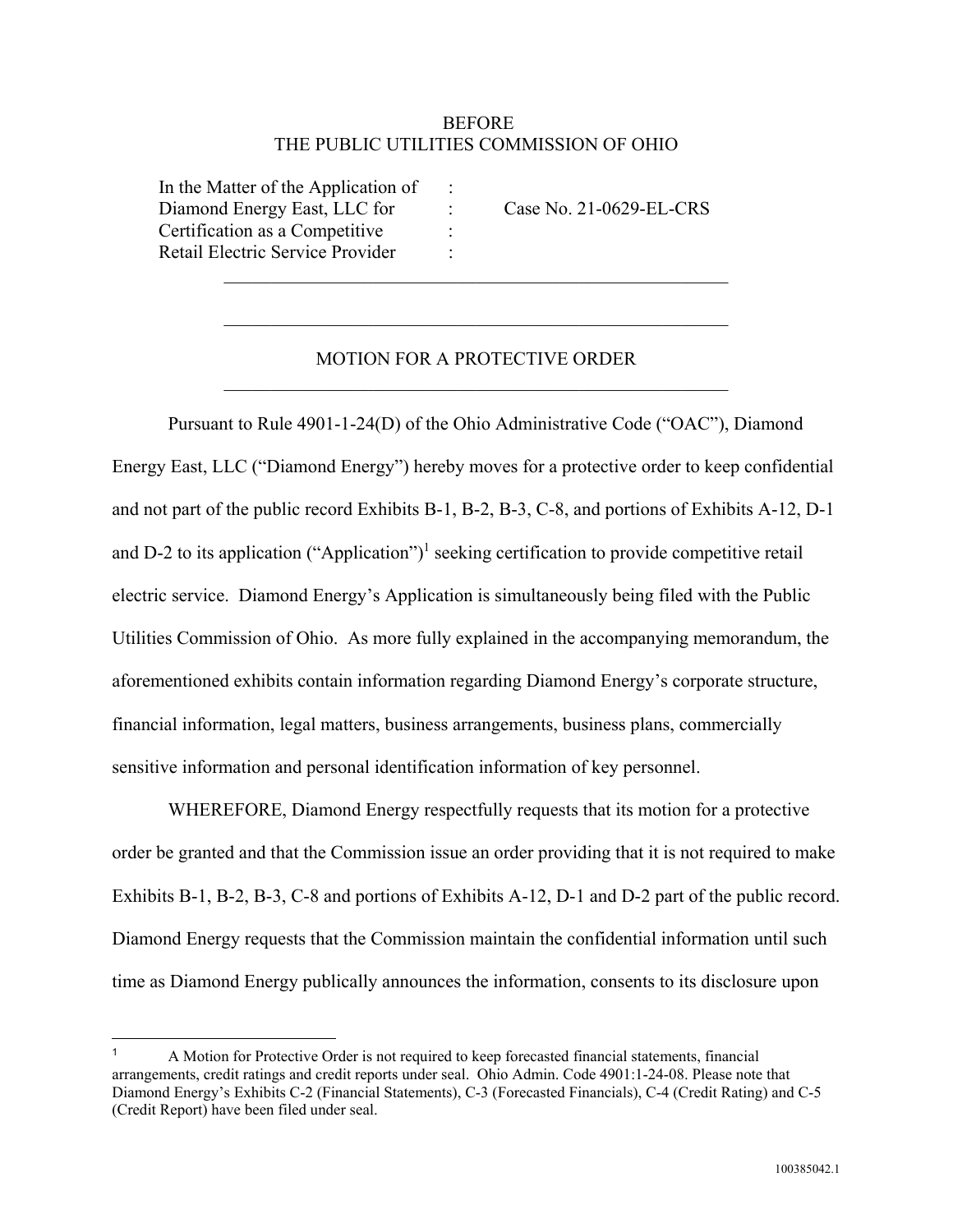any request made to disclose such information, or as otherwise ordered by law.

Respectfully submitted,

*/s/ Scott R. Dismukes\_\_\_\_\_\_\_\_\_\_\_\_\_\_\_\_\_\_\_*  Scott Dismukes (Attorney I.D. No. 0071769) Eckert Seamans Cherin & Mellott, LLC U.S. Steel Tower 600 Grant Street, 44th Floor Pittsburgh, PA 15219 (412) 566-6000 – Phone  $(412)$  566-6099 – Fax Dated: June 10, 2021 *sdismukes@eckertseamans.com*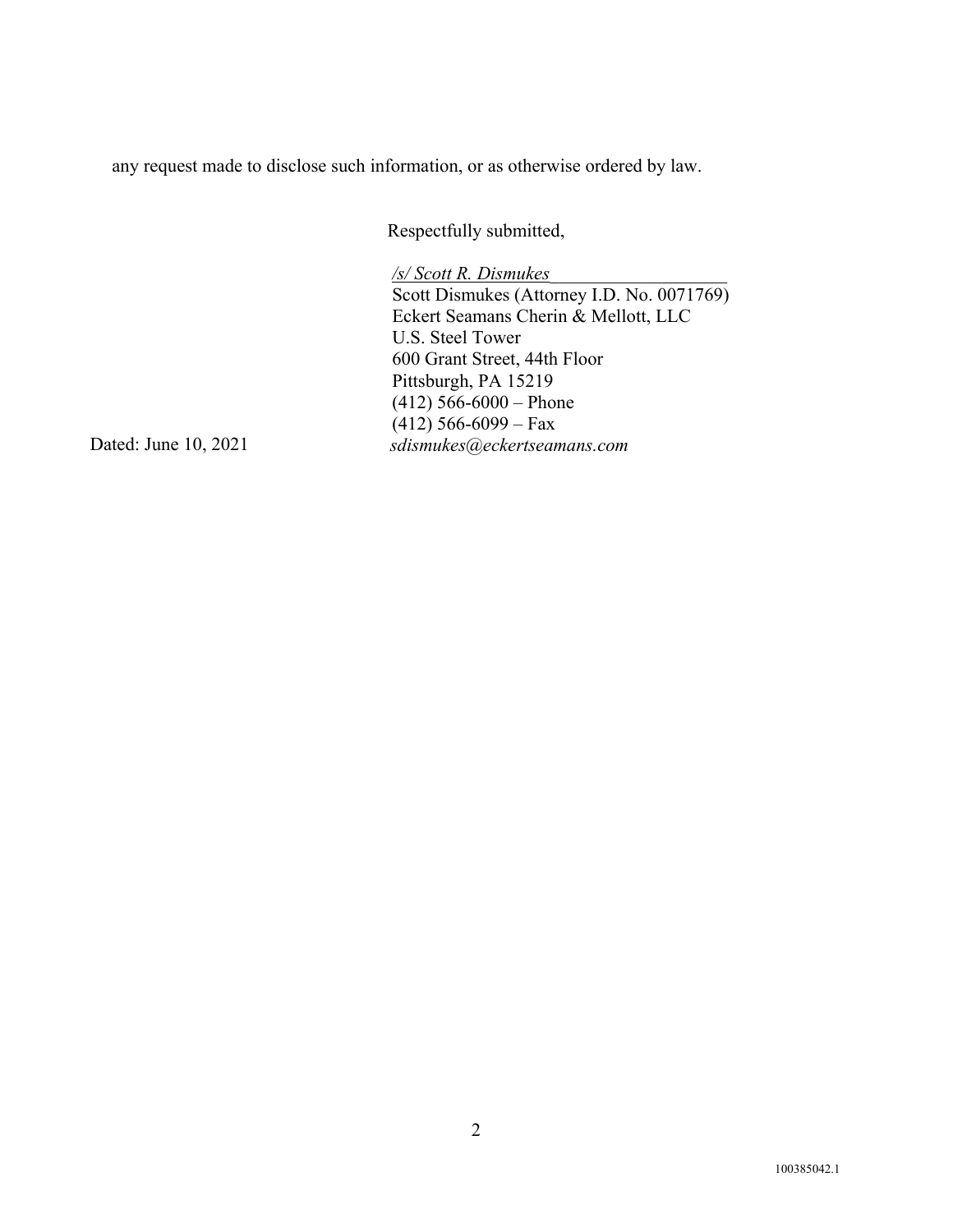## **BEFORE** THE PUBLIC UTILITIES COMMISSION OF OHIO

 In the Matter of the Application of : Diamond Energy East, LLC for : Case No. 21-0629-EL-CRS Certification as a Competitive : Retail Electric Service Provider :

 $\overline{a}$ 

## MEMORANDUM IN SUPPORT OF MOTION FOR A PROTECTIVE ORDER

 As indicated in the foregoing motion, Diamond Energy East, LLC ("Diamond Energy") seeks a protective order to keep confidential Exhibits B-1, B-2, B-3, C-8 and portions of Exhibits A-12, D-1 and D-2 filed with the Public Utilities Commission of Ohio (the "Commission") as part of its competitive retail electric supplier application.<sup>2</sup> Rule 4901-1-24(D) of the Ohio Administrative Code (the "Code") provides that the Commission or certain designated employees may issue an order that is necessary to protect the confidentiality of information contained in documents filed with the Commission, to the extent that state or federal law prohibits the release of the information, and where non-disclosure of the information is not inconsistent with the purposes of Title 49 of the Revised Code.Rule 4901-1-24(D) specifically notes that trade secrets under Ohio law are a type of confidential information intended to be protected by the Rule. Similarly, Section 4905.07 of the Revised Code, which provides that facts and information in the possession of the Commission shall be made public, includes an exception for "[r]ecords the release of which is prohibited by state or federal law." R.C. 4905.07; R.C. 149.43(v). The Ohio Supreme Court has confirmed that trade secrets fall within this

<sup>&</sup>lt;sup>2</sup> A Motion for Protective Order is not required to keep forecasted financial statements, financial arrangements, credit ratings and credit reports under seal. Ohio Admin. Code 4901:1-24-08. Please note that Diamond Energy's Exhibits C-2 (Financial Statements), C-3 (Forecasted Financials), C-4 (Credit Rating) and C-5 (Credit Report) have been filed under seal.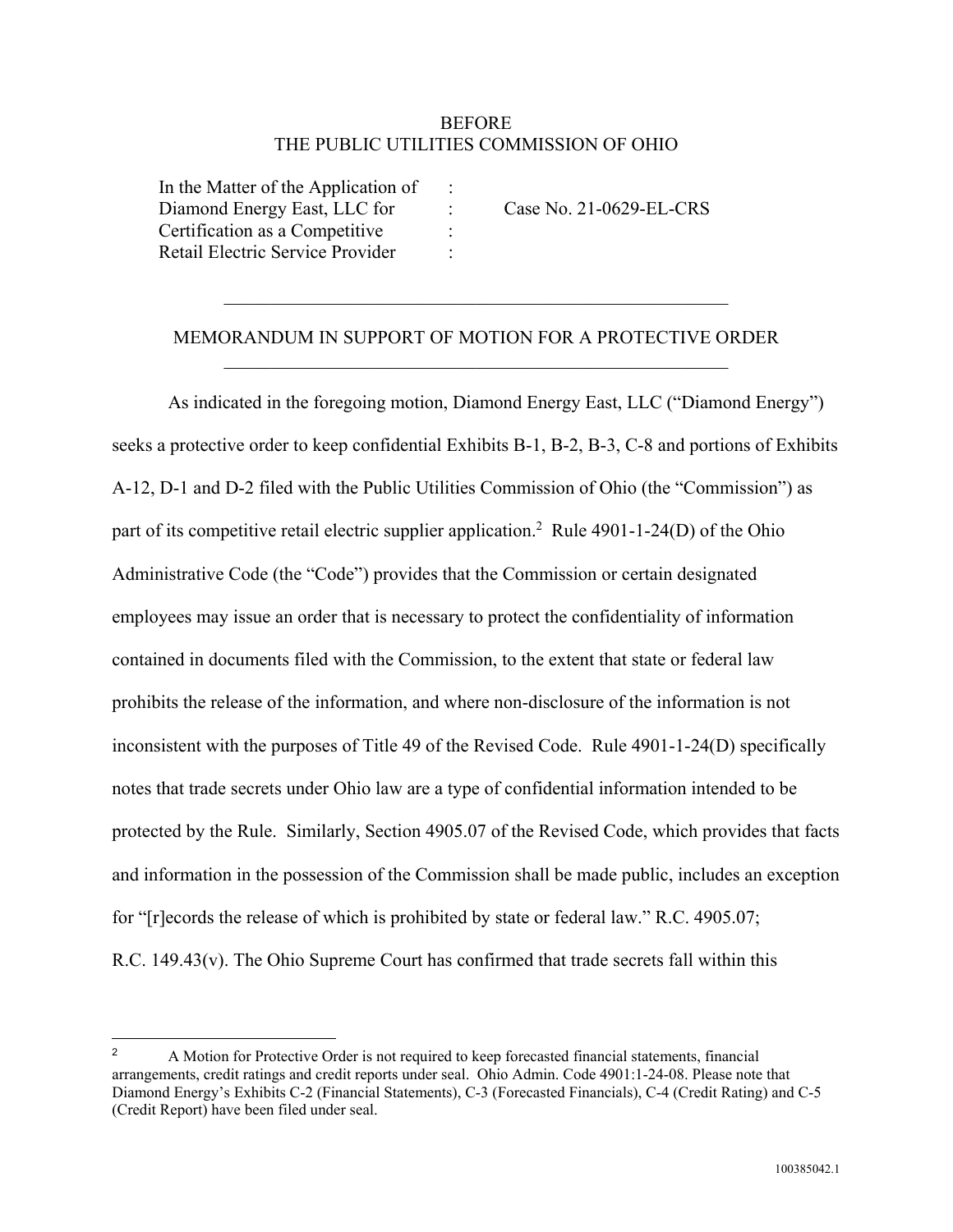exception. *State ex rel. Besser v. Ohio State*, 89 Ohio St. 3d 396, 399 (2000) ("Trade secrets are exempt from disclosure under the 'state or federal law' exemption of R.C. 149.43."). Section 1333.61(D) of the Revised Code defines "trade secret" as: [I]nformation, including the whole or any portion or phase of any scientific or technical information, design, process, procedure, formula, pattern, compilation, program, device, method, technique, or improvement, or any business information or plans, financial information, or listing of names, addresses, or telephone numbers, that satisfies both of the following:

- (1) It derives independent economic value, actual or potential, from not being generally known to, and not being readily ascertainable by proper means by, other persons who can obtain economic value from its disclosure or use.
- (2) It is the subject of efforts that are reasonable under the circumstances to maintain its secrecy.

R.C. 1333.61(D). The Ohio Supreme Court has also identified six factors to consider when determining if information constitutes trade secrets:

- 1. The extent to which the information is known outside the business;
- 2. The extent to which it is known to those inside the business, i.e., by the employees;

3. The precautions taken by the holder of the trade secret to guard the secrecy of the information;

4. The savings effected and the value to the holder in having the information as against competitors;

5. The amount of effort or money expended in obtaining and developing the information; and

6. The amount of time and expense it would take for others to acquire and duplicate the information.

*State ex rel. The Plain Dealer v. Ohio Dept. of Ins.*, 80 Ohio St.3d 513, 524-525 (Ohio 1997).

The information for which protection is sought covers Diamond Energy's corporate

structure, financial information, legal matters, business arrangements, business plans,

commercially sensitive information and personal identification information of key personnel.

The release of the information to the public would harm Diamond Energy by providing its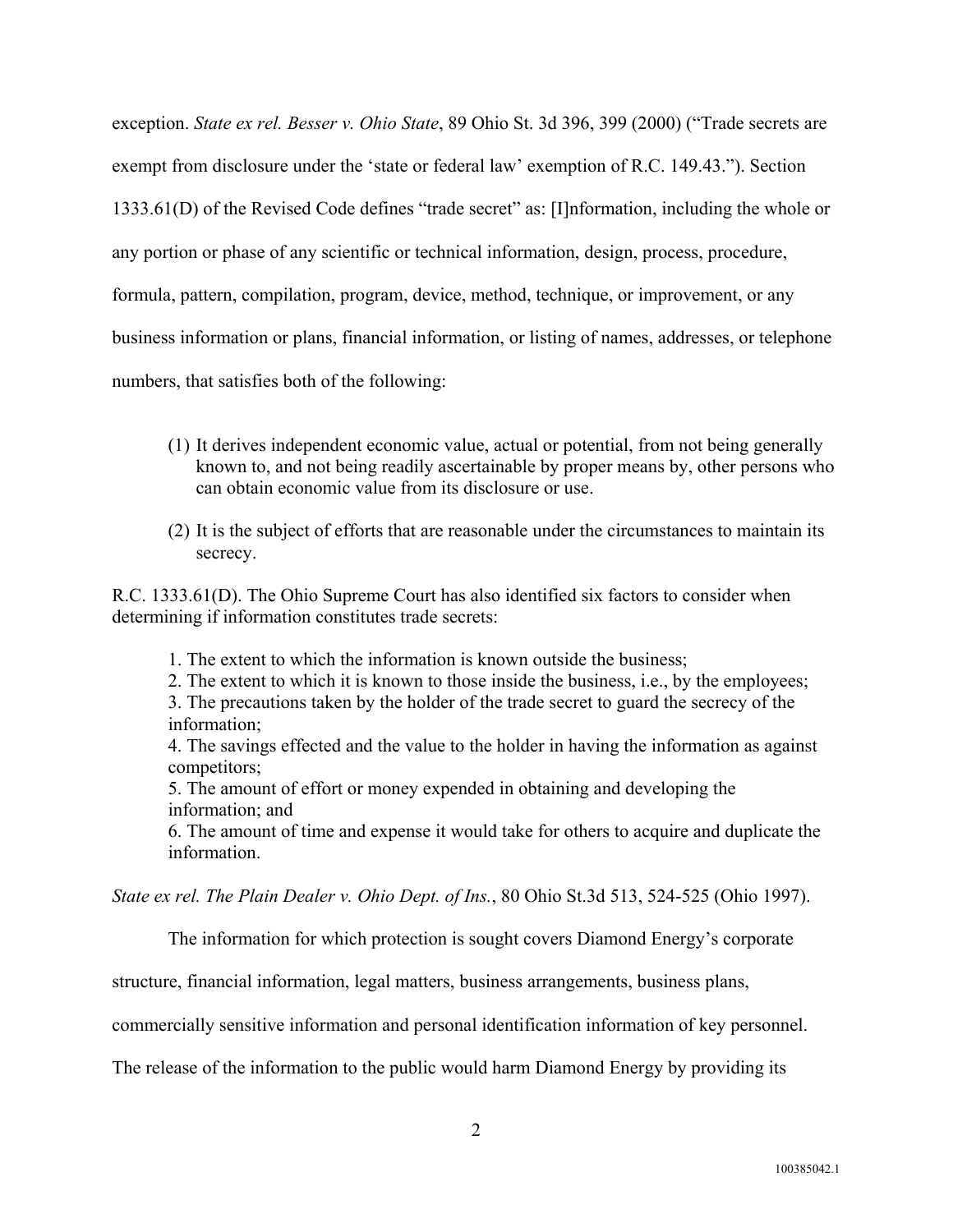competitors commercially sensitive and proprietary information. The competitively sensitive, confidential information derives independent economic value, actual or potential, from not being generally known to Diamond Energy's competitors and from not being reasonably ascertainable by Diamond Energy's competitors, who could obtain economic value from its disclosure or use. Disclosure of the sensitive information in the aforementioned Exhibits would provide Diamond Energy's competitors with valuable insight into Diamond Energy's business activities. The release of the information would also be inappropriate as it would disclose personal identification information of key personnel.

Diamond Energy submits that Exhibits B-1, B-2, B-3, C-8 and portions of Exhibits A-12, D-1 and D-2 contain competitively sensitive, highly confidential and personal identification information that is not generally known or available to the public. Diamond Energy has undertaken efforts to keep this information confidential. Diamond Energy has taken appropriate precautions to guard the secrecy of the information including stamping it as confidential in the ordinary course of business and filing it under seal in other jurisdictions where it seeks to serve as a competitive retail electric supplier. Additionally, Diamond Energy submits that the information contained in the exhibits is not considered "public information" that must be available to the public pursuant to state law. Ohio Rev. Code Ann. § 149.43 (defining "public record" as "records kept by any public office, including, but not limited to, state, county, city, village, township, and school district units, and records pertaining to the delivery of educational services by an alternative school in this state kept by the nonprofit or for-profit entity operating the alternative school […].").

It is clear that the information in Exhibits B-1, B-2, B-3, C-8 and portions of Exhibits A-12, D-1 and D-2 should be protected from public disclosure. Further, the non-disclosure of the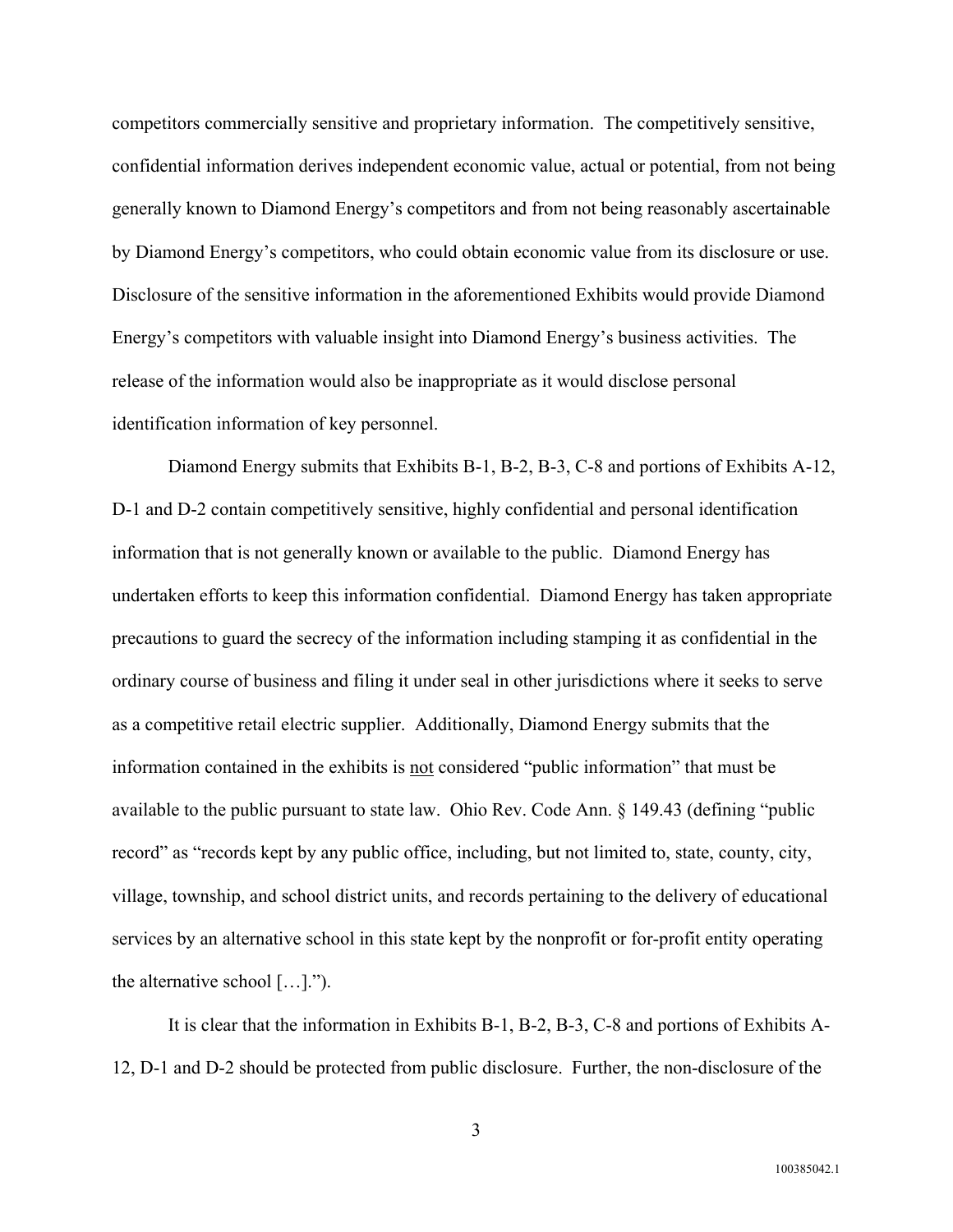information is not inconsistent with the purposes of Title 49 of the Revised Code. The Commission has full access to the information and can rely on it in order to fulfill its obligations under Title 49.

WHEREFORE, Diamond Energy East, LLC respectfully requests that its motion for a protective order be granted and that the Commission issue an order providing that it is not required to make public its exhibits labeled as confidential until such time as the Commission orders otherwise. Diamond Energy requests that the Commission maintain the Confidential Information until such time as Diamond Energy publically announces the information, consents to its disclosure upon any request made to disclose such information, or as otherwise ordered by law.

Respectfully submitted,

*/s/ Scott R. Dismukes\_\_\_\_\_\_\_\_\_\_\_\_\_\_\_\_\_\_\_* 

Scott Dismukes (Attorney I.D. No. 0071769) Eckert Seamans Cherin & Mellott, LLC U.S. Steel Tower 600 Grant Street, 44th Floor Pittsburgh, PA 15219  $(412)$  566-6000 – Phone (412) 566-6099 – Fax Dated: June 10, 2021 *sdismukes@eckertseamans.com*